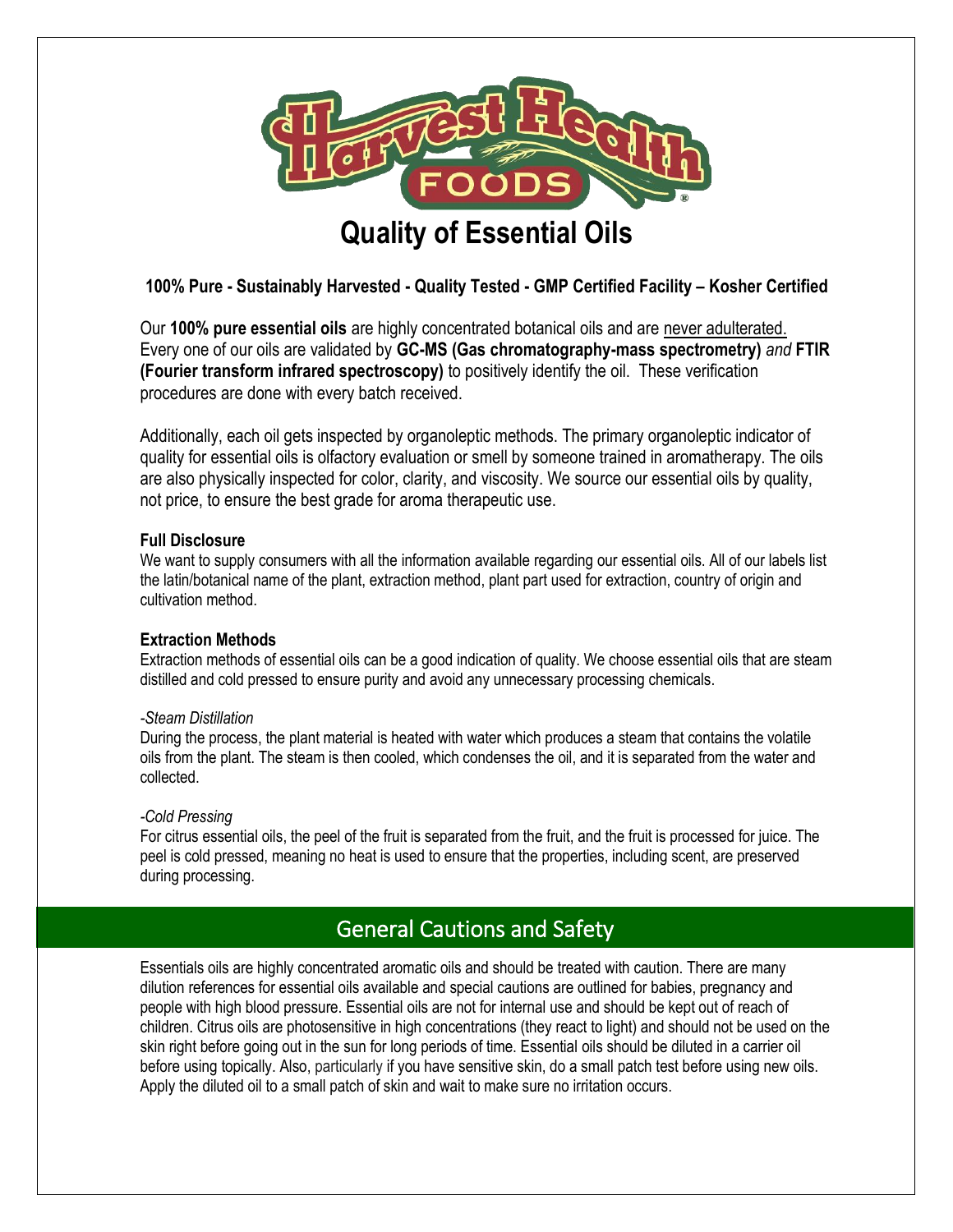# Harvest Health Foods Essential Oils Food Grade Statement

*The essential oils are considered Food Grade based on their listing in the Food ChemicalCodex and/or (Generally Recognized Safe) status with the FDA. Food grade means they suitable for use food and applications. Essential oils should never be ingested or taken*

**Clove Bud, Cinnamon Leaf, Eucalyptus, Grapefruit (Pink), Lavender (French), Lavender** (Bulgarian), Lemon, Orange (Sweet), Oregano, Peppermint, and Rosemary. See \*\*on list of **Essential oils.** 

# Essential Oil Applications

Massage is one of the most common applications of essential oils. The essential oils are added at 1-3% into a carrier oil such as jojoba, sweet almond, or olive oil. Essential oils diluted into carrier oils or lotions and can be used as a daily part of your routine. Adding essential oils to baths are another excellent way to enjoy their benefits, however all of the oils should be diluted into a carrier oil (with the exception of lavender) before adding to the bath. Burners and diffusers are also a great way to enjoy the therapeutic properties of essential oils. Usually the oils are used un-diluted for this purpose. Other methods utilized to experience the properties of essential oils include room sprays, saunas, inhalations, compresses, perfumery, and many more.

#### General Dilution Guidelines:

*Skin Application:* 3 - 30 drops of Essential Oil per 1oz/30mL carrier *Air Freshener Spray:* 15 – 30 drops of Essential Oil per 1oz/30mL carrier *Home Cleaning:* 30 - 120 drops of Essential Oil per 8oz/240mL carrier

#### Specific Dilution Guidelines: (National Association for Holistic Aromatherapy[: www.naha.org\)](http://www.naha.org/):

#### *-Massage Oils*

For young children:

0.5-1% dilution = 3-6 drops of essential oil per ounce of carrier For adults:

- 2.5% dilution = 15 drops of essential oil per ounce of carrier
- 3% dilution = 20 drops of essential oil per ounce of carrier
- 5% dilution = 30 drops of essential oil per ounce of carrier
- 10% dilution = 60 drops of essential oil per ounce of carrier

### *-Facial Oils/Creams*

For adults:

- *Sensitive skin:* 0.5 1% dilution = 3 to 6 drops per ounce
- *Normal, healthy skin:* 1 2.5% dilution = 6 to 15 drops per ounce

#### *-Baths*

• Add 2 - 12 drops (depending on essential oil) into  $1 - 2$  teaspoons of jojoba, sweet almond, or olive oil, and then add to bath.

#### *-Steam Inhalation*

• Place 3-7 drops of essential oil into boiling water. Some essential oils to consider include: Eucalyptus, Peppermint, Lemon, and Tea Tree. Cover head with towel and breathe through the nose. Keep eyes closed!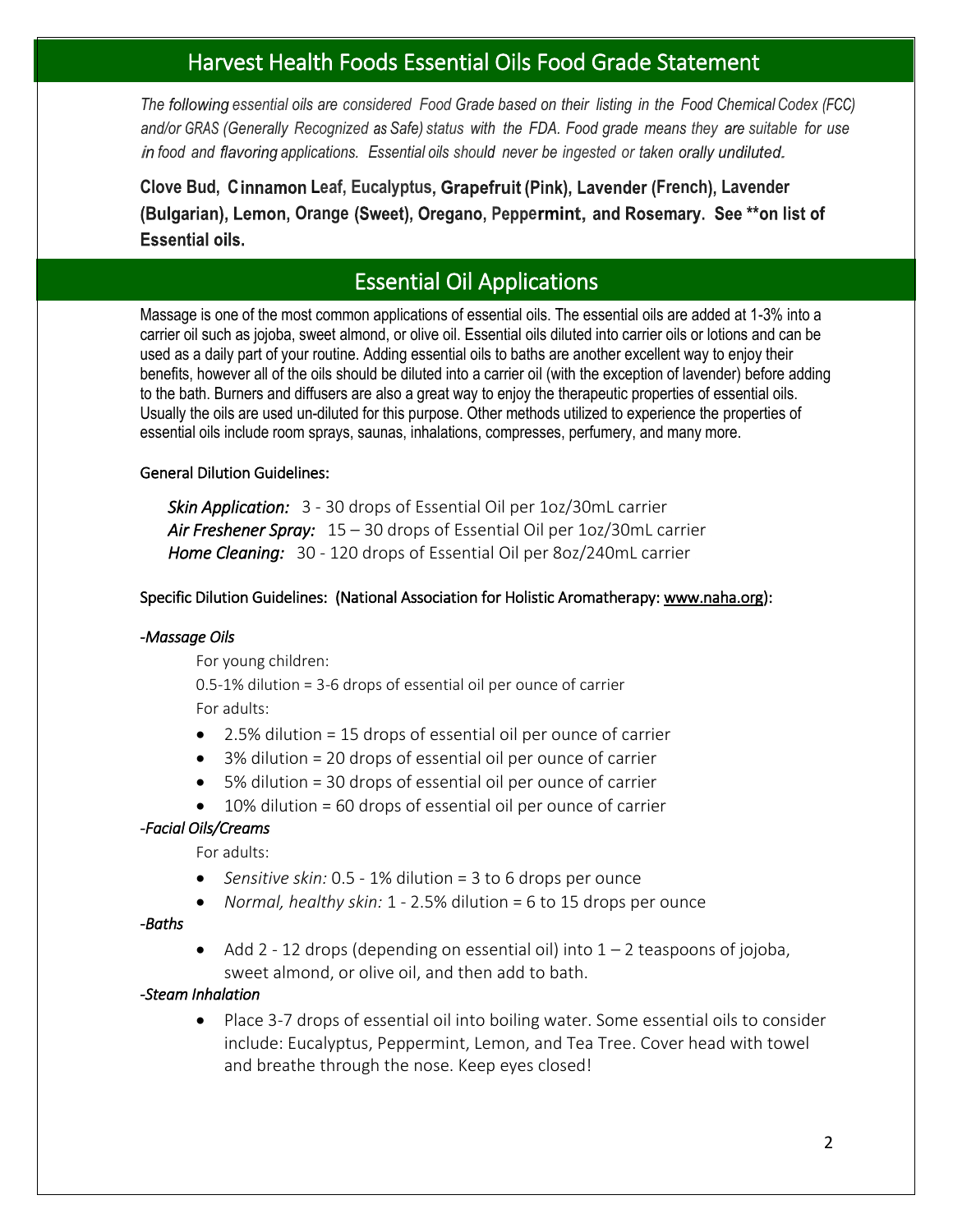# Recipes using Harvest Health Foods Essential Oils

# *Bug Shield Spray: repelling, protecting, and uplifting*

#### What you'll need:

- 2 oz spray bottle
- 4 teaspoons of witch hazel or vodka
- 24-36 drops of *Bug Shield* Essential Oil Blend
- Almost 2 oz of water

#### Directions:

- 1. Add essential oil to your bottle.
- 2. Add the witch hazel or vodka.
- 3. Fill the remaining bottle with water.
- 4. Put on spray cap and shake bottle well.
- 5. Spray on skin and/or clothing to keep bugs away.

### *Sleep Dreams Spray: - relaxing, calming, and sedating*

#### What you'll need:

- 1 oz spray bottle
- 2 teaspoons of witch hazel or vodka
- 12-24 drops of *Sleep Dreams* Essential Oil Blend
- Almost 1 oz of water

#### Directions:

- 1. Add essential oil to your bottle.
- 2. Add the witch hazel or vodka.
- 3. Fill the remaining bottle with water.
- 4. Put on spray cap and shake bottle well.
- 5. Spray on your pillows and/or linens before bed to promote a peaceful sleep.

### *Energy Boost Air Spray: - uplifting, energizing, clarifying*

#### What you'll need:

- 1 oz spray bottle
- 2 teaspoons witch hazel or vodka
- 12-24 drops *Energy Boost* Essential Oil Blend
- Almost 1 oz of water

#### Directions:

- 1. Add essential oil to your bottle.
- 2. Add the witch hazel or vodka.
- 3. Fill the remaining bottle with water.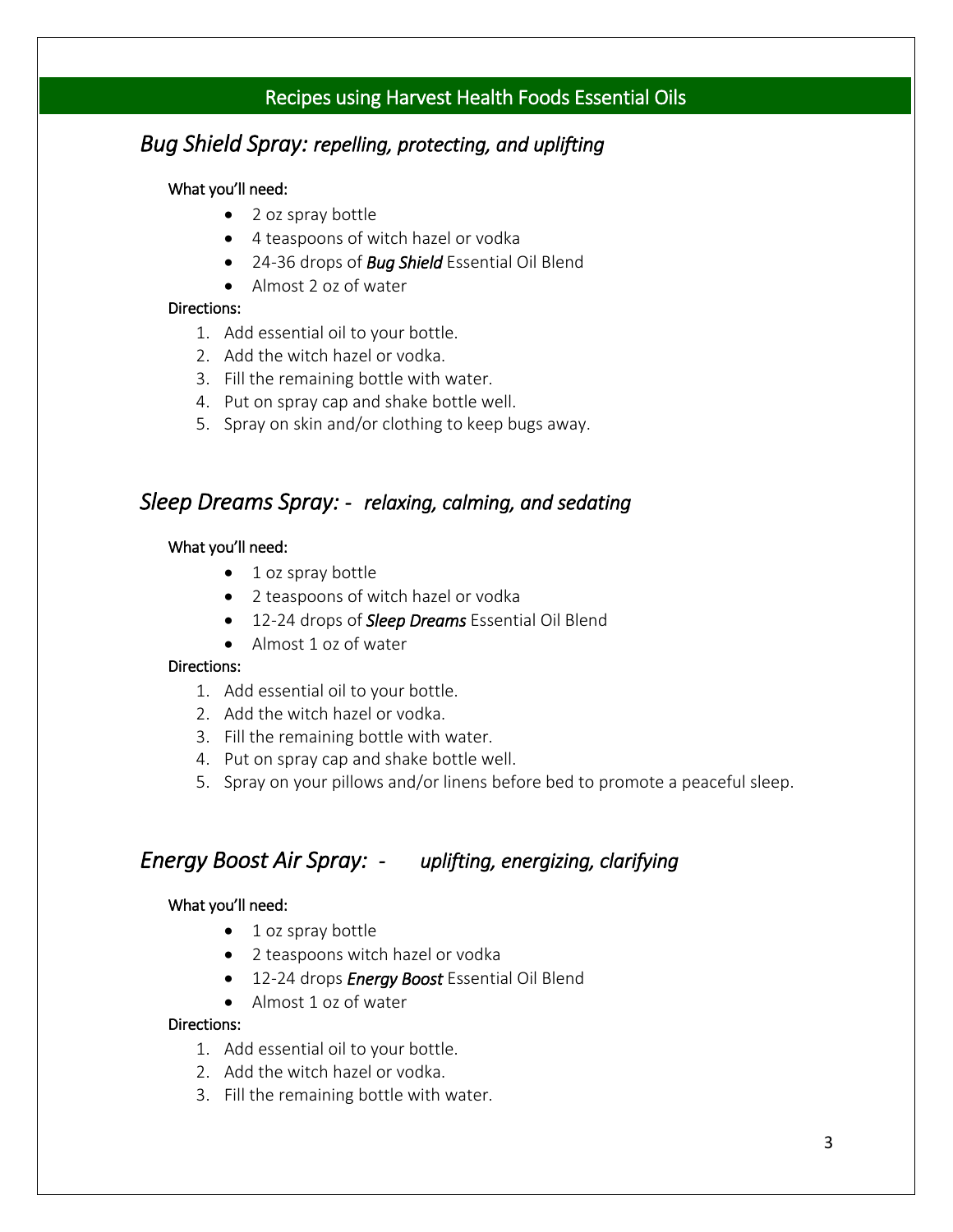- 4. Put on spray cap and shake bottle well.
- 5. Spray the air around you and inhale deeply to increase energy and alertness.

# *Essential Love Massage & Bath Oil: - soothing, uplifting, and aphrodisiac*

#### What you'll need:

- 2 oz dropper bottle
- 24-36 drops of *Essential Love* Essential Oil Blend
- 2 oz of carrier oil of choice (jojoba, sweet almond, olive, or a blend)

#### Directions:

- 1. Add essential oil to your bottle.
- 2. Add your carrier oil of choice.
- 3. Put on dropper cap and shake bottle well.
- 4. Use for massage or add 1 -2 teaspoons to bath.

# *Head Relief Oil: - relieving, purifying, and cleansing*

#### What you'll need:

- 1 oz dropper bottle.
- 12-30 drops of *Head Relief* Essential Oil Blend
- 1 oz of carrier oil of choice (jojoba, sweet almond, olive, or a blend)

#### Directions:

- 1. Add essential oil to your bottle.
- 2. Add your carrier oil of choice.
- 3. Put on cap and shake bottle well.
- 4. Massage onto forehead, temples and back of neck to relieve pain and tension.

# *Aromatherapy Bath Salts:*

#### What you'll need:

- 1 cup salts such as Epsom Salt, Sea Salt, Dead Sea Salt, Himalayan Pink Salt, or a combination of these.
- 6 12 drops of essential oils of choice (see blend suggestions below)
- 1 teaspoon of carrier oil such as jojoba, sweet almond, or olive oil for moisturization (optional)

#### Directions:

- 1. Combine salts and carrier oil if using.
- 2. Mix in desired essential oils.
- 3. Add  $\frac{1}{2}$  1 cup to bath.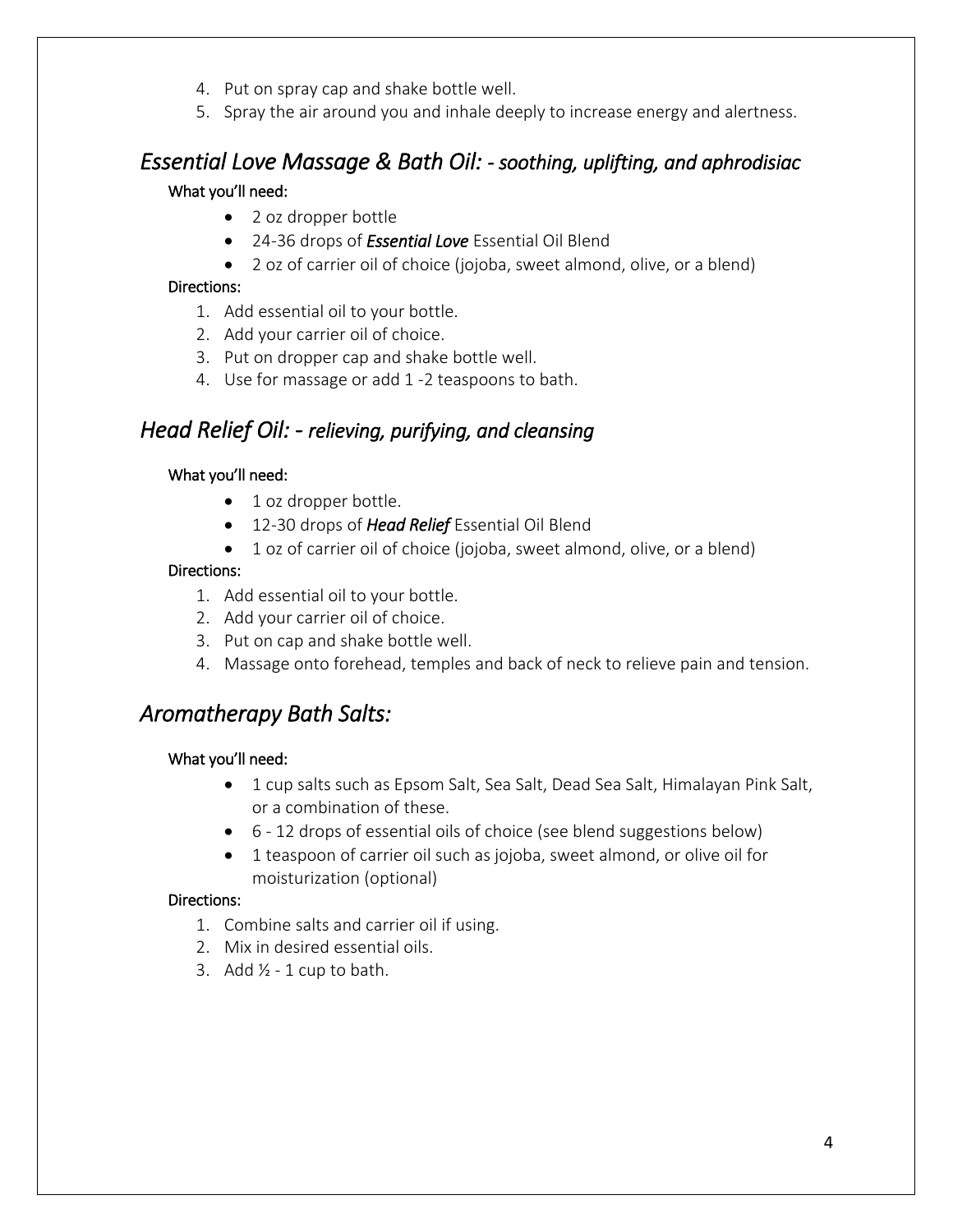# *Air Freshener Spray:*

### What you'll need:

- 2 oz spray bottle
- 4 teaspoons of vodka or witch hazel
- 30 60 drops ofessential oils of choice (see blend suggestions below)
- Almost 2 oz of water

### Directions:

- 1. Add essential oils to your bottle.
- 2. Add the vodka or witch hazel.
- 3. Fill the remaining bottle with water.
- 4. Put on spray cap and shake bottle well.

# *Hand Sanitizer Spray:*

### What you'll need:

- 1 oz spray bottle
- 6 tsp of witch hazel, or use 5 tsp of witch hazel and 1 tsp of carrier oil for moisturization
- $\bullet$  6 15 drops essential oils of choice (see blend suggestions below)

### Directions:

- 1. Add essential oils to your bottle.
- 2. Add the witch hazel and carrier oil (if using).
- 3. Put on spray cap and shake bottle well.
- 4. Spray on hands and rub in. Avoid contact with eyes.

# *All-Purpose Cleaning Spray w/ Vinegar:*

### What you'll need:

- Large spray bottle
- 8 oz of water
- 8 oz of white or apple cider vinegar
- 30 60 drops of essential oils of choice (see blend suggestions below)

### Directions:

- 1. Combine water and vinegar in spray bottle.
- 2. Mix in desired essential oils.
- 3. Use as you would any other all-purpose cleaner. If unsure of surface, spot test in a small, inconspicuous area before applying.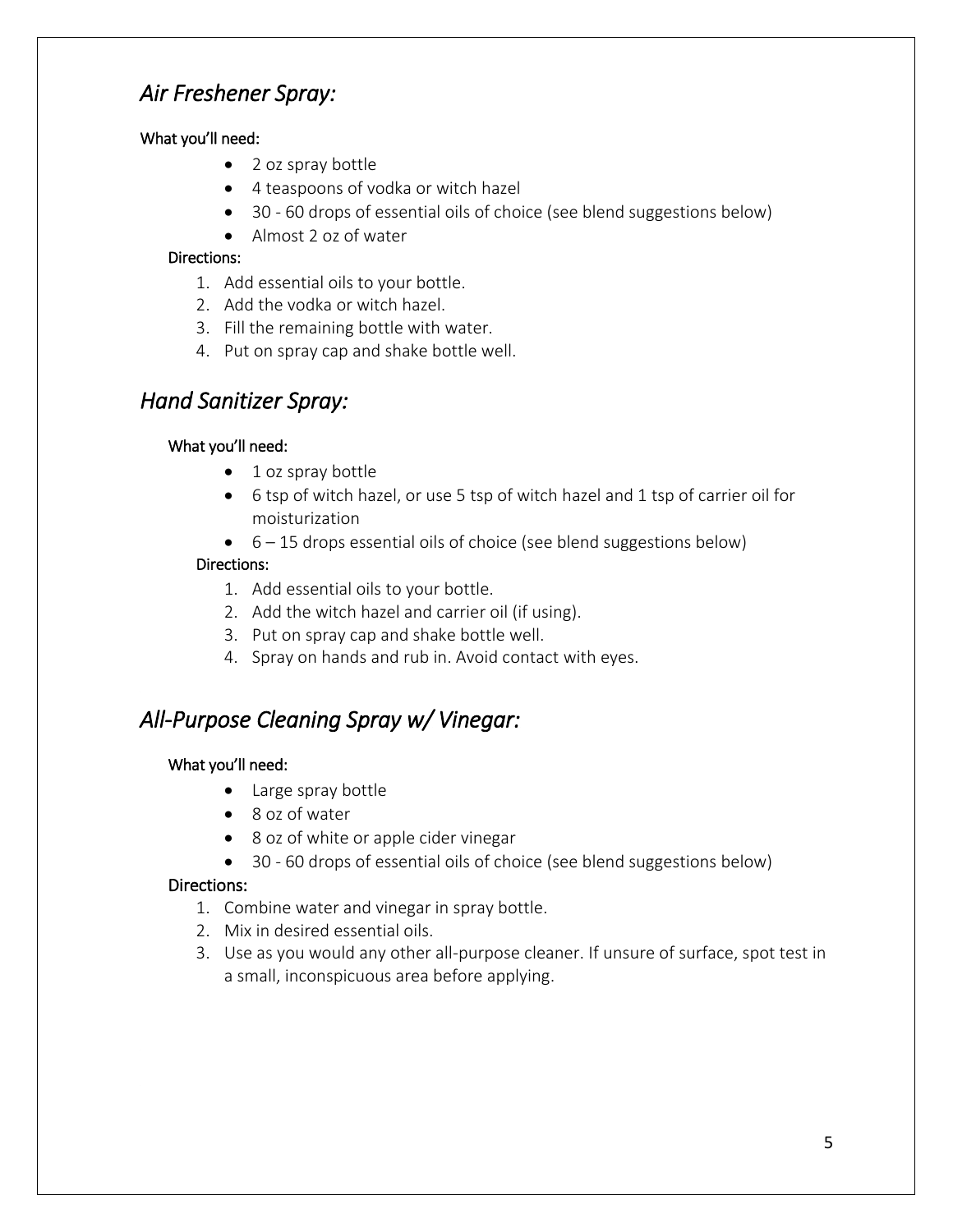# *All-Purpose Cleaning Spray w/ Castile Soap:*

### What you'll need:

- Large spray bottle
- 16 oz of water
- 3 Tbs liquid castile soap
- 30 60 drops of essential oils of choice (see blend suggestions below)

### Directions:

- 1. Combine water and castile soap in spray bottle.
- 2. Mix in desired essential oils.
- 3. Use as you would any other all-purpose cleaner. If unsure of surface, spot test in a small, inconspicuous area before applying.

# Harvest Health Foods Blend Suggestions

- Lavender, Rosemary, Eucalyptus
- Lemon, Orange, Grapefruit
- Lavender, Peppermint, Grapefruit
- Orange, Rosemary, Peppermint
- Orange, Rose Geranium, Sandalwood
- Lavender, Jasmine, Rose Geranium
- Rose, Jasmine, Ylang Ylang
- Eucalyptus, Peppermint, Tea Tree
- Tea Tree, Eucalyptus, Lemon
- Cinnamon, Clove, Orange
- Lemon, Oregano, Lavender
- Lavender, Frankincense, grapefruit
- Sage, Lemongrass, Lavender
- Lavender, Cedarwood, Peppermint
- Cedarwood, Patchouli, Lemongrass

Or use one our Essential Oil Blends:

- Sleep Dreams Blend: relaxing/calming/sedating
- Energy Boost Blend: uplifting/energizing/clarifying
- Essential Love Blend: aphrodisiac/soothing/uplifting
- Head Relief Blend: relieving/purifying/cleansing
- Bug Shield Blend: repelling/protecting/uplifting